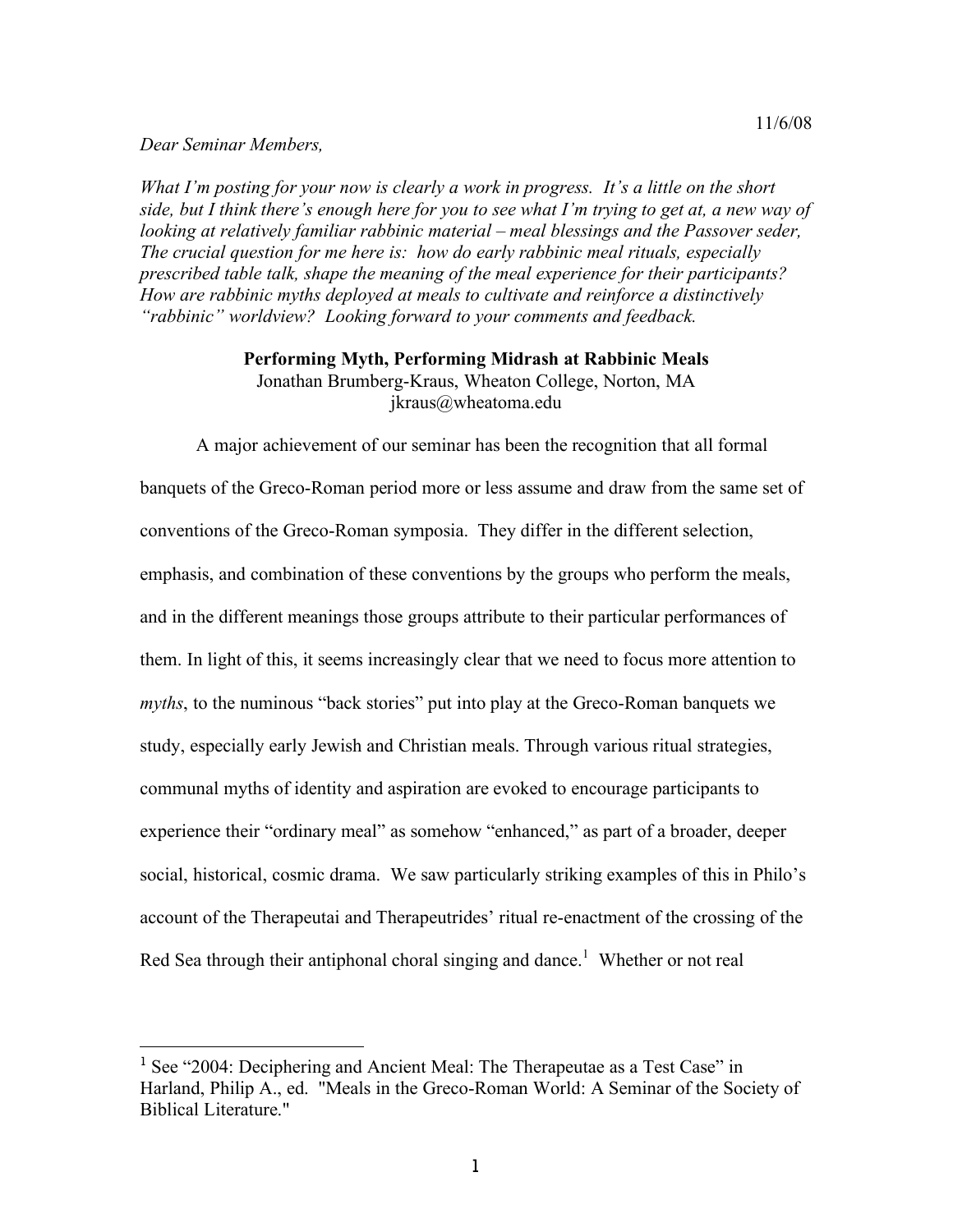Therapeutae ever did this or were a product of Philo's fantasy, Philo was not alone among Greco-Roman Jews in recommending that certain specific passages from the Torah be recited, sung, taught, or explained over the dinner table. In particular, the early rabbinic meals prescribed and described in the Tannaitic sources adopt the sympotic convention of appropriate table talk about meal topics – as they put it, *divre torah al hashulhan* ("words of Torah" both about and literally "*over* the table") - to bring their communal myths of identity and aspiration to bear on the participants' experience of performing the meals. These words of Torah recited, sung, and explained at the table do not stand alone, but are integral parts of a ritual process. They are what Jane Harrison would call the "things said" (*legomena*) component of her tripartite model of ritual based on ancient Greek mysteries: "things said," "things done" [*dromena*] and "things shown" (*deiknymena*). The thesis of this paper is that the strategic placement of "words said" at rabbinic meals are kind of *midrash* on the things done and shown at the meal (and vice versa), that is, a distinctively early rabbinic way of deploying Jewish myths at their meals. As the modern Jewish foodie movement puts it in the words of the neo-Hasidic Rebbe Shlomo Carlebach, "The Torah is a commentary on the world, and the world is a commentary on the Torah."<sup>2</sup>

In other words, to say "Blessed are You YHWH our God, King of the Universe, who brings forth bread from the earth<sup>33</sup> with the bread right in front of you, or "Because

 $\overline{a}$ 

http://www.philipharland.com/meals/GrecoRomanMealsSeminar.htm - Seminar Papers Online (for  $2005$ )  $11/5/08$ .

<sup>2</sup> Nigel Savage and Anna Stevenson, *Food for Thought: Hazon's Curriculum on Jews, Food, and Contemporary Life* (New York, NY: Hazon, 2007).  $3$  From Ps. 104:14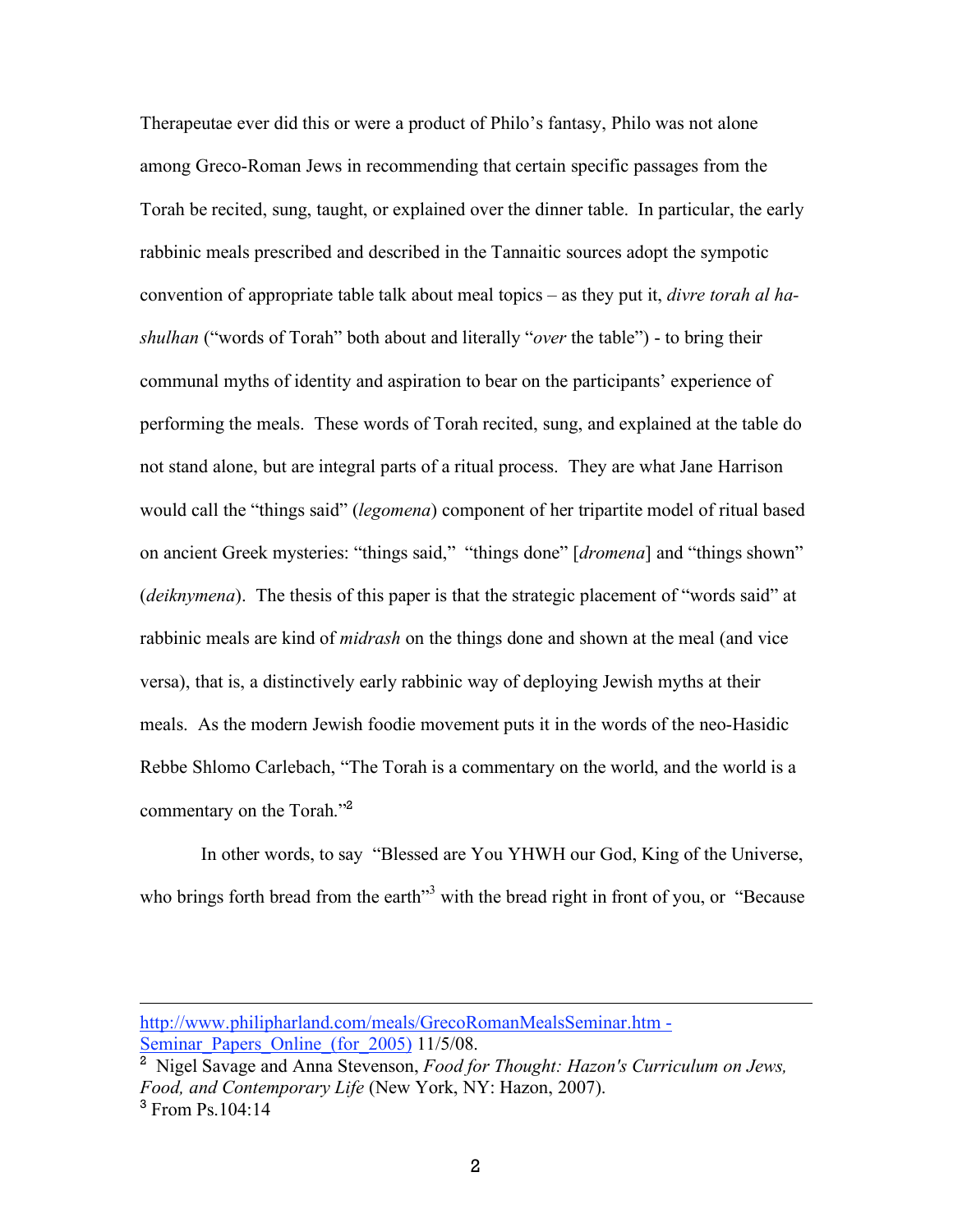God 'passed over' [*pasah*] over our fathers' homes in Egypt" <sup>4</sup> and "Because the Egyptians embittered [*marreru*] our fathers lives in Egypt<sup>1,5</sup> right before one does not eat a *pesah* lamb sacrifice but does eat the bitter herb, *maror* at the Passover seder are actually rather complex interpretations of Torah in which Jewish myth, ritual, and doctrine are fused into single psychosomatic experiences.

There are several ways scholars have characterized the ways that myths are deployed in rabbinic meal rituals. Joseph Tabory, in his research the Passover Haggadah, distinguishes two different ways the words of the Passover s*eder* are connected to the other ritual actions: "remembrance" vs. "re-enactment." Thus, when one mentions the bitter herb in the haggadah, "telling" of the Passover story "because the Egyptians embittered our fathers' lives, that's a remembrance. But when one postpones the singing of triumphant Psalm 114 of Hallel "*betzeyt yisrael mi-mitzrayim…"* to after the meal (according to the school of Shammai,) one is "re-enacting" the Exodus from Egypt. The Hallel psalms are like the song at the sea that the Israelites sang having miraculously crossed the Red Sea, *after* they had sacrificed and ate the Pesah lamb. Hence to re-enact the Exodus at the seder, one doesn't sing this "song at the sea" until after eating the Passover meal.<sup>6</sup> Tabory seems to imply that re-enacting is somehow a "more mythic" experience than remembering, as if singing and re-enacting dissolves more thoroughly the "what they did then/ what we're doing now" awareness, than if one merely spoke words about the Exodus as a sort of self-conscious mnemonic. Without drawing the same distinction between *shirah* and *haggadah* (singing vs. telling the story), Ruth

 <sup>4</sup> From Ex 12:27

 $<sup>5</sup>$  From Ex 1:14</sup>

<sup>6</sup> Joseph Tabory, *Pesah Dorot: Perakim be-Toldot Lel Ha-Seder* (Tel Aviv: ha-Kibuts ha-meuhad, 1996), 314.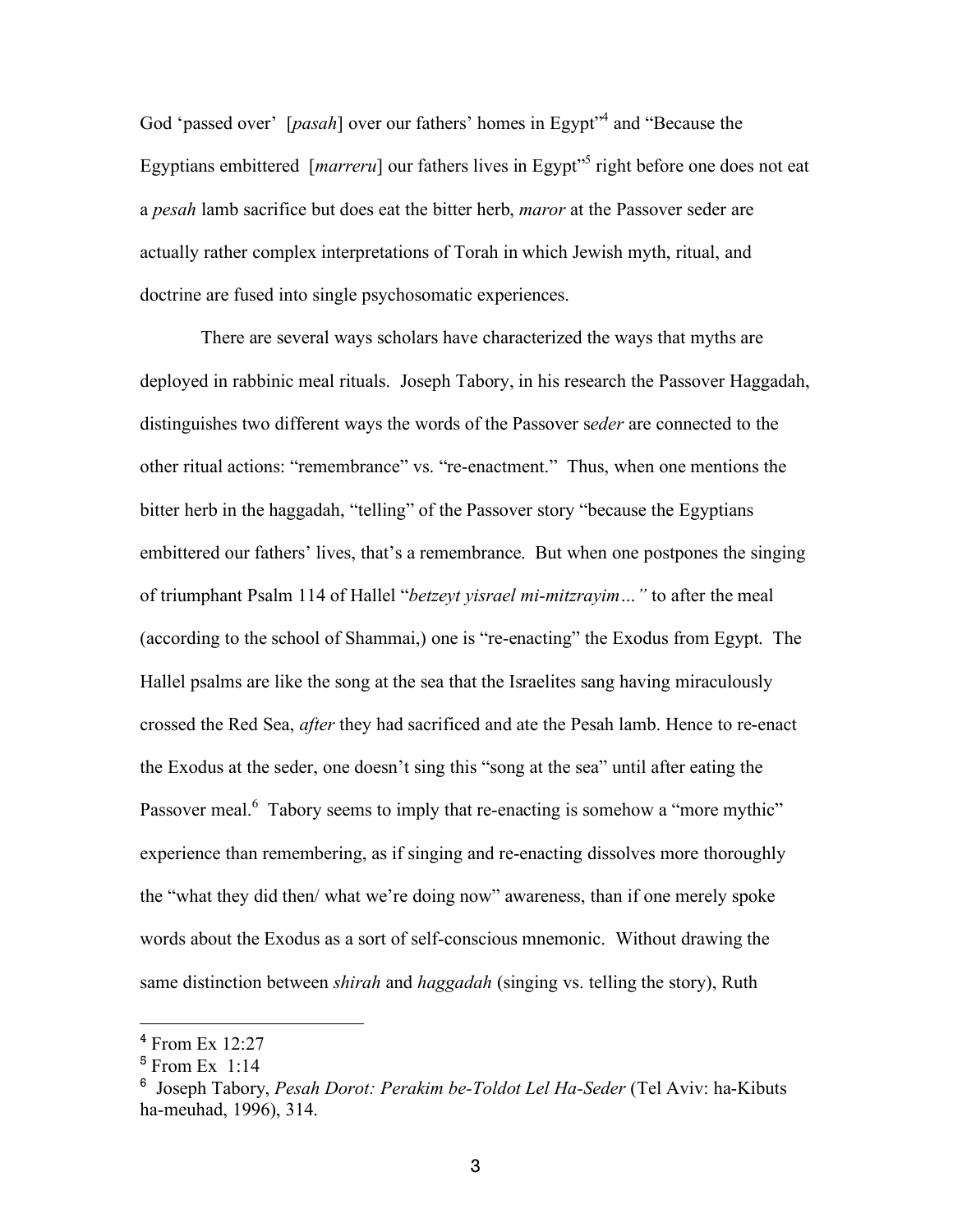Fredman similarly suggests that the mythic dimension of the Passover ritual resides in its timeless quality,

The Seder works with time on many levels, presenting the Exodus as a historical event as well as paradigmatic sequence explaining the experience of the Jews for all times. The Exodus is both history. a sequence of events, and myth, a timeless explanatory model for the society's existence, and this 'mythical history' is made objective and palpable through the objects and actions of the rituals.<sup>7</sup>

Baruch Bokser takes Fredman a step further to say that the style of the Mishnah itself which prescribes the rabbinic seder has a "timeless quality [especially] suited to the specific mythic nature of the Passover rite."<sup>8</sup>

In describing the order of Passover eve and in setting out the rules of etiquette in chronological sequence, the Mishnah creates a single narrative in which attributed comments and the occasional disputes are integrated. It formulates much of the narrative with a participle construction used for the present tense and therefore suggests a timeless procedure that ostensibly remains unaffected by history.<sup>9</sup>

Here, even words of Torah about the table in the Mishnah that are not literally over the table (they were probably originally uttered in a Bet Midrash) nevertheless still contribute to the mythic nature of the Passover rite when it is performed over the table.

 <sup>7</sup> Ruth Fredman Cernea ,*The Passover Seder: Afikoman in Exile* (Philadelphia : University of Pennsylvania Press, 1981), 95.

<sup>8</sup> Baruch M. Bokser, *The Origins of the Sede : The Passover Rite and Early Rabbinic Judaism* (Berkeley : University of California Press, 1984), 85.

<sup>&</sup>lt;sup>9</sup> Ibid., 84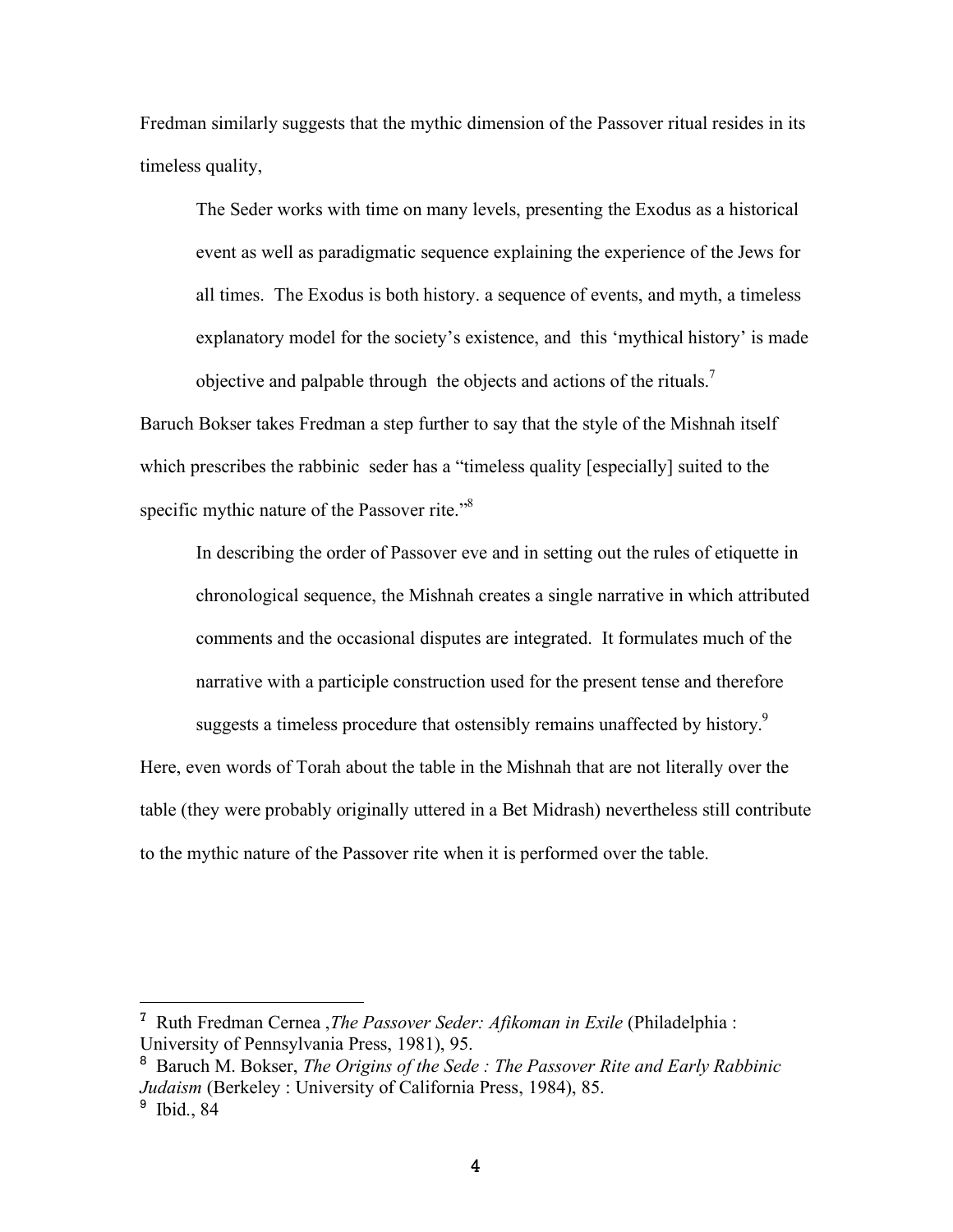Mythic language is also usually highly metaphorical. Metaphor has been said to be way of simultaneously saying that one thing both *is* and *is not* another thing. <sup>10</sup> In tannaitic tradition we have metaphorical words of Torah about the table in Bet Midrash discussions of the table (but not necessarily at the table), and in words specifically prescribed to be said over the table, like the scripture passages at the Passover seder that we just mentioned, and in most of the blessings to be recited at the table. Perhaps the most well-known example of the first sort of metaphorical saying is the one from m.Avot  $3:3:$ 

R. Simeon said, 'Three who have eaten at one table and have not said words of Torah over it, it is as if they have eaten from sacrifices of the dead [*mi-zivkhey metim* ], as it is said, 'All the tables are full of vomit and filth without room for anything else [*bli makom*].' (Is. 28:8) But if three have eaten at one table and have spoken over it words of Torah, it as if they have eaten from the table of God, as it is written (Ezek. 41:22) , 'And he told me: This is the table that stands before the Lord.'

Here tables over which three or more have eaten and said no words of Torah are compared to idolatrous sacrifices, revolting to the senses and clearly not to God (playing on a rabbinic term for God, "*ha-Makom*," lit. "the Place"). In contrast, the table over which three of more have eaten and said words of Torah, is like the sacrificial altar of the Temple in Jerusalem (to which the verse from Ezekiel refers) – "the table of God." Eating plus Torah table talk i*s* and *is not* the same as performing the sacrifices in God's Temple in Jerusalem, an awareness that the emphatic repetition of "as if" (*ke-ilu*) shows.

 <sup>10</sup> James C. Livingston, *Anatomy of the Sacred: An Introduction to Religion*, 3rd ed. (Upper Saddle River, NJ: Prentice Hall, 1998), 87.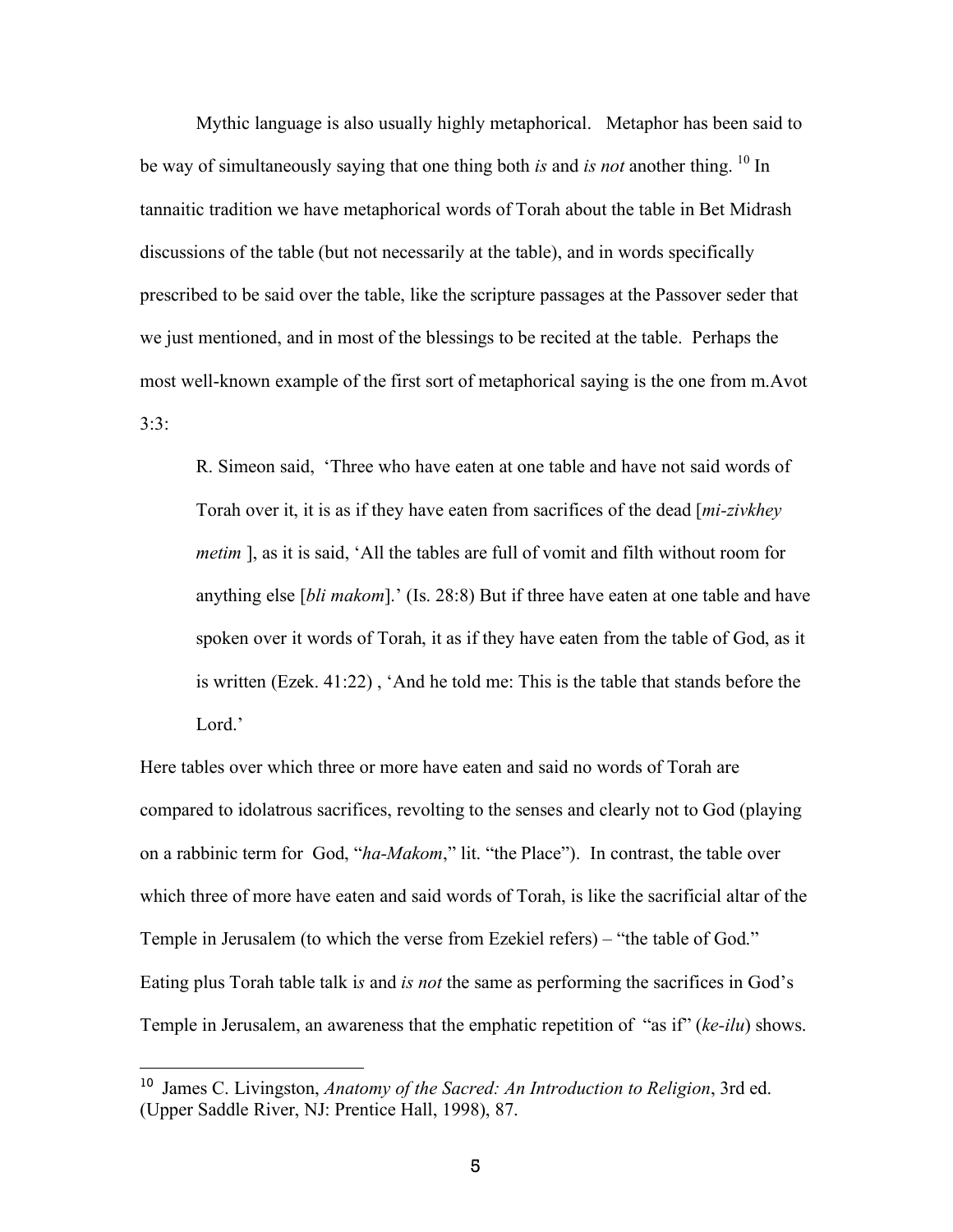But what if one were to recite the verse from Ezekiel 41:22: "*Thi*s is the table that stands before the Lord," while one was sitting at the dinner table? This is in fact exactly what R.Bahya suggests much later in the 14th century, at the beginning of his book *Shulhan Shel Arba*, which he expects his readers to have at their side at the table.<sup>11</sup> Contextualizing the demonstrative *this* of the scriptural passage at a dinner table seems to put more emphasis on the "is" rather than the "is not" dimension of the metaphor.

Something similar occurs in rabbinic blessings over food, drink, and other activities at the table. In a sense, the formulation of the most basic rabbinic blessings over food and drink at the table are fundamentally metaphorical. The participants at the rabbinic table who recite "Blessed are you God… who brings forth bread from the earth" know very well that the bread in front of them was not exactly put there in its present form directly by God. As ben Zoma is said to have said,

Blessed be the Discerner of Secrets and Blessed be Who created all these to serve me. How many labors labored Adam until he found his bread to eat: he ploughed and sowed and harvested and sheaved and threshed and winnowed and assorted (the ears) and ground and sifted (the flour) and kneaded and baked and only after all this he ate. But I rise and find all these prepared before me.<sup>12</sup>

This blessing is ostensibly an expression of gratitude to God for the progress and complexity of civilization and division of labor when one sees a big crowd of people, and may or may not have been uttered in the setting of a meal. Its reference to bread, and that

 <sup>11</sup> Bahya ben Asher ben Hlava, "Shulhan Shel Arba'" In *Kitve Rabenu Bahya*, ed. Charles Ber Chavel, 1969), 457.

<sup>&</sup>lt;sup>12</sup> T. Ber. 6:5 and parallels in b. Ber 58a and y.Ber 13c, IX.2, cited by Henry A. Fischel, *Rabbinic Literature and Greco-Roman Philosophy. A Study of Epicurea and Rhetorica in Early Midrashic Writings* (Leiden: Brill, 1973), 52.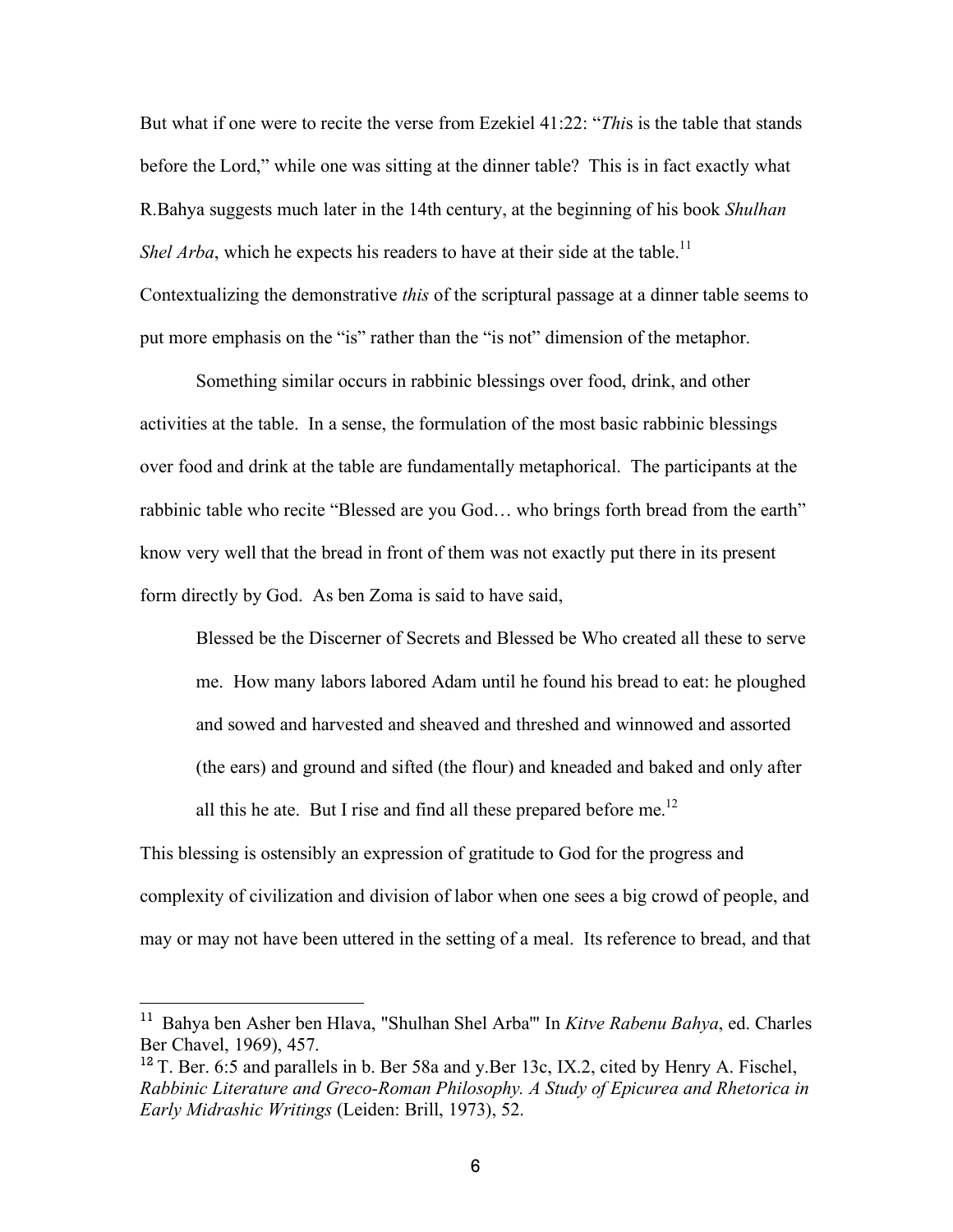immediately following it is another saying of ben Zoma about what good and bad guests say to their hosts, suggest a meal setting as a possibility.<sup>13</sup> In any case, it certainly shows that sages at a rabbinic table were quite aware that God both did and did not "bring forth the bread" on the table in front of them directly "from the earth."

I don't mean to imply here that all "God talk" at the table is metaphorical and therefore mythic, because supernatural beings don't really exist (at least, not in the minds of critical outside observers of religious phenomena). Rather, there is also something to be said for the Eliade's understanding of myth as stories where the actors are supernatural beings, especially stories about the creation of how things now originally came to be *ab illo tempore*. <sup>14</sup> That's certainly applicable to the language of early rabbinic blessings, which as we've just seen, specifically refer to God's presence and involvement with what's served and who's being fed at the table. So to say the words "Blessed are you YHWH God who brings forth bread from the earth" and "who creates the fruit of the vine," "Blessed is YHWH our God from whose [table ] we have eaten" (from *birkat hazimmun*, the "blessing of invitation to the grace after meals), or

Blessed are you YHWH our God who has sanctified us by his commandments and commanded us and taken pleasure in us, and made his holy Sabbath our possession out of love and favor, a remembrance of the work of creation…[and] the Exodus from Egypt…

(from the Sabbath eve *Kiddush)* is not only to talk about God's ongoing and past activity in general, but refer it to the *specific* things, places, and times that right now occasion their utterance. Even though these specific words of blessing were not necessarily fixed

<sup>&</sup>lt;sup>13</sup> Ibid., 52

<sup>14</sup> Livingston, *Anatomy of the Sacred: An Introduction to Religion*, 87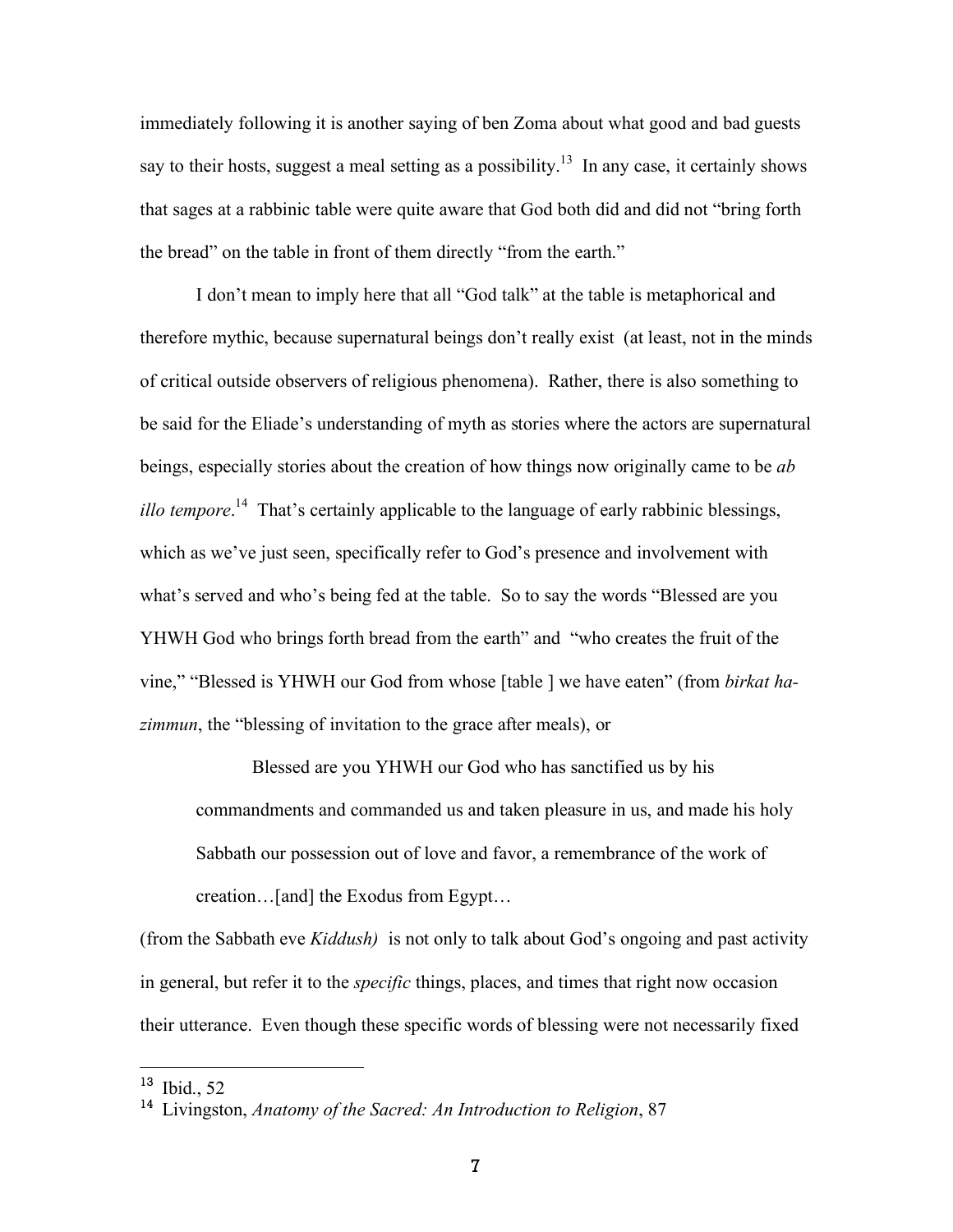(as Tannaitic disputes over wording suggest), they were orally composed improvisations of certain basic syntactical formulae employed by the early rabbinic sages.<sup>15</sup> And as later medieval commentators pointed out, even the syntax of the blessings teach something important about the way human beings experience God. In particular, the typical shift from the  $2<sup>nd</sup>$  person singular "You" of the first part of blessings over performing a commandment (e.g., the Sabbath Kiddush, washing hands before a meal, eating matzah or maror at the Passover seder), to the third person singular in the second part, "Barukh *atah* Adonai…asher *kidsh*anu be-mitzvot*av*…" reminds us how God is both visible and invisible. God is visible through His actions and their effects in the world – "Blessed are *You*", but who He is in and of Himself (the "Face of God" denied to Moses in Ex. 33:20-22) we cannot see or know – "who [no actual subject except the one implied in the verb] commanded us...".<sup>16</sup> So in a sense, even the syntactical formulation of rabbinic blessings themselves is metaphorical, stating that God is both visibly present and not present at one's table as one eats what, when, and how God commanded one to eat.

It seems that this "is/is not" awareness is quite important to the Tannaitic rabbis' own conceptualization of how their sacred myths of the Torah are to be deployed at meals. I would label this the "*ke-ilu* (as if) experience," after the expression used in two of the most well-known early rabbinic statements on how one is to experience "words of Torah" at a meal:

In every generation a person should view himself as if (*ke-ilu*) he himself went out of Egypt (m. Pesah 10:4)

 <sup>15</sup> J. Heineman, *Hatefilah be Tekufat Ha-Tannaim ve-Ha-Amoraim* Jerusalem: Magnes Press, Hebrew University, 1978.

<sup>16</sup> Bahya ben Asher ben Hlava, *Shulhan Shel Arba'*, 467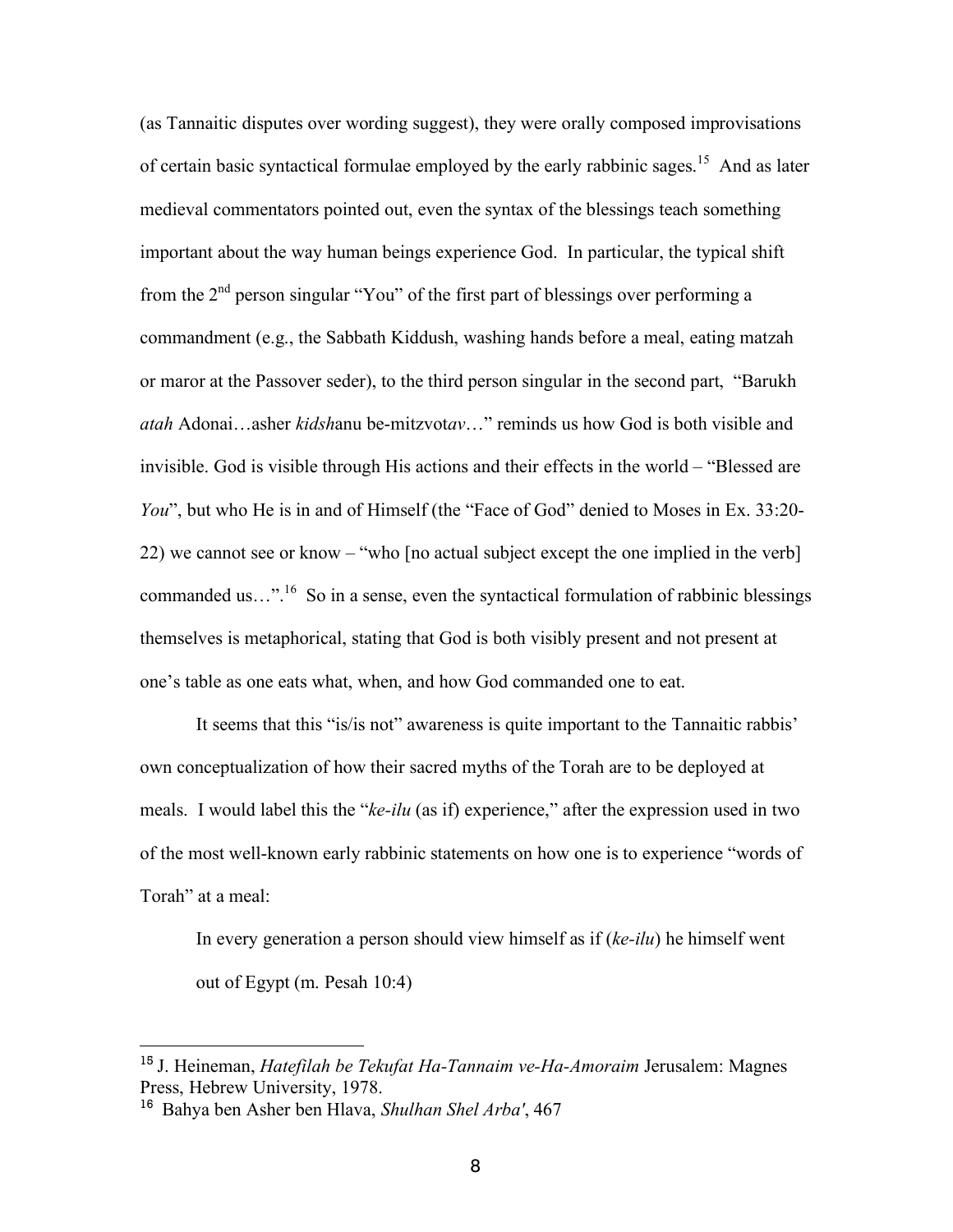if three have eaten at one table and have spoken over it words of the Torah, it is as if (*ke-ilu*) they had eaten from the table of the Omnipresent, for it is written (Ezekiel 41.22) "He said to me, 'This is the table which is before the LORD.'" (m. Avot 3:3)

In this way, whether one sings or says these words of Torah, it is not *either* a "reenactment" *or* a "recollection" of rabbinic myths – it is *both/and*. The separate awareness of the "past-ness" and "present-ness" are fused into single experience, prompted especially by specific visual cues provided by the food, drink, activities, and company at the table. It's the early rabbinic performance of the sympotic convention of the *fait divers*, the self-conscious use of a notable thing or event at the table to provoke an appropriate table conversation.

Demonstrative pronouns in what one actually says play a particularly crucial role connecting the past-ness of the story to the present-ness of the meal being experienced by the participants, though sometimes non-verbal cues can have the same effect. In "the four questions" immediately preceding R. Gamaliel's "answer," that is, his instructions to say pesah, matzah, and maror at the Passover seder, a father provides a script of questions that accentuate the demonstrative. "Why is *this* night different from all other nights?...on *this* night it's all *matzah*, …on *this* night *maror*, …on this *this* night it's all roasted meat [i.e., the *pesah* lamb],…on *this* night [we dip] twice." (m. Pesah. 10:4). Likewise, Rabban Gamaliel's talking points: "Whoever has not said *these* words/things [*devarim*] on Passover…*These are them* [*ve-aylu hen*]: *Pesah, matzah, maror*." To each of these

and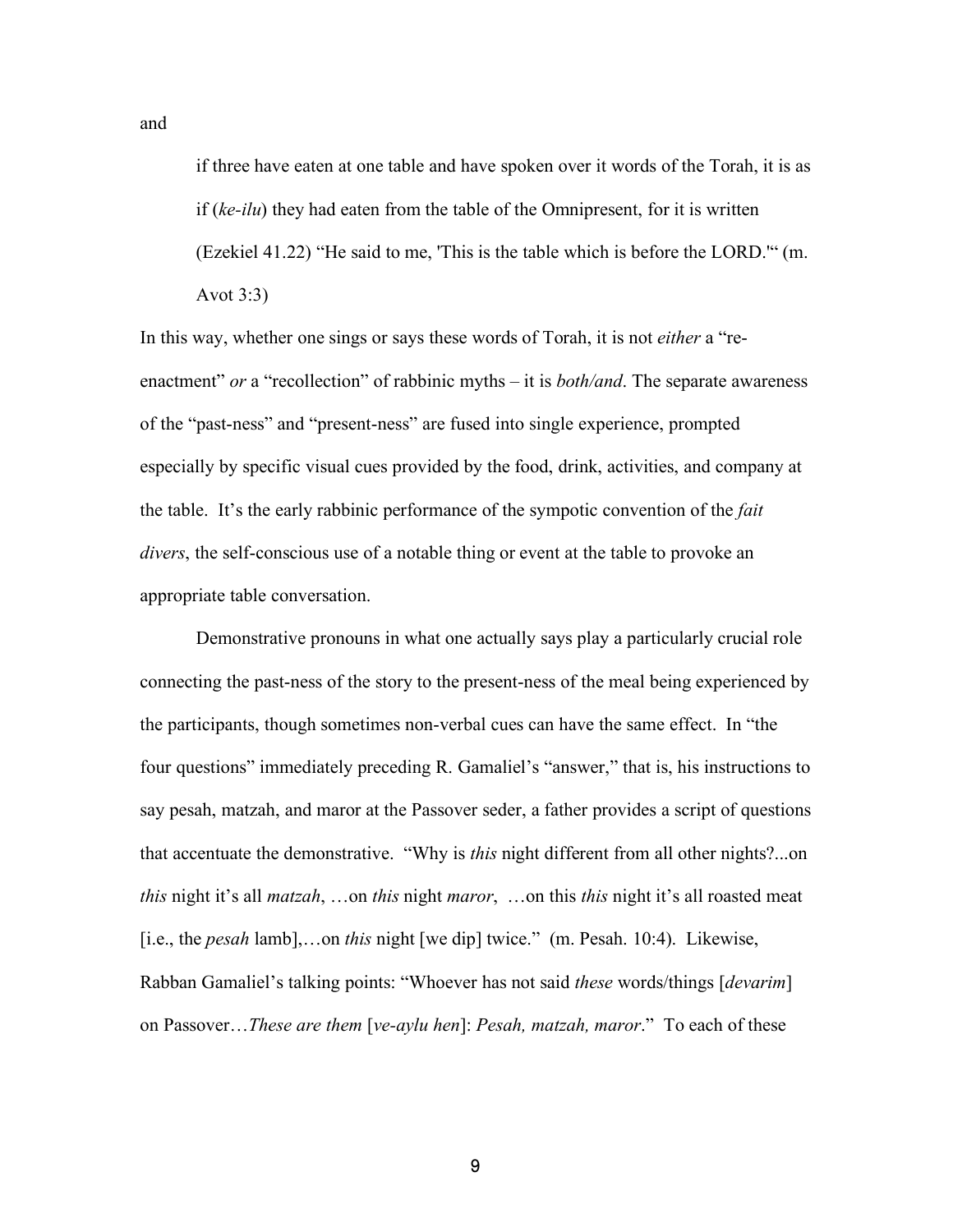things immediately present at the table in word or in fact one is to attach verbally a scriptural verse or allusion to the past Passover story.

Pesah - because the Omnipresent "skipped over [*pasah*] the houses" of our fathers (Ex 12:27); *matzah* – because our fathers were redeemed in Egypt (Deut 16:3); 17 *maror* – because the Egyptians "embittered [*mereru*] the lives" of our fathers in Egypt…as it is said, "you shall tell your child on *that* day, saying,

because of *this* that YHWH did for *me* when *I* went out of Egypt."(m. Pesah 10:5) The paronomasia of words in the scriptural allusions with names of the items at the table "pesah [the verb]/pesah [the noun], " y*atzah* mi-mitzraim/m*atzah*," and "mereru/maror" even further bridges the conceptual gap between the past and present Passovers. I hear and see them as the *same* things even though I am also aware on some level they are not.

There is a kind of "associative thinking" encouraged here, what the medieval Jewish table conversationalist R. Bahya ben Asher describes as both "*mekavnin et mahshevato u-meshotettet*" ("directing one's thought and having it ramble about"), <sup>18</sup> and what the modern scholar of midrash Marc Bregman would call "midrash as visualization." <sup>19</sup> Bregman's remarks here are particularly apt:

<sup>18</sup> Jonathan Brumberg-Kraus, "The Ritualization of Scripture in Rabbenu Bahya's *Shulhan Shel Arba'*," *World Congress of Jewish Studies* 13 (2001), 4 (accessed July 7, 2005)., referring to what R. Bahya says in Shulhan Shel Arba, p. 496:

 <sup>17</sup> "Masekhet Pesahim" In *Shisha Sidre Mishnah*, ed. Chanoch Albeck, 6th ed., Vol. Seder Mo'ed (Jerusalem: Mosad Bialik, 1973), 178. so Albeck in n5.

And thus it is necessary that when one eats, he direct his thought [*mahshevato*] and that it ramble about [*meshotetet*] the Holy One Blessed Be He over each and every bite according to the matter of 'they envisioned God and they ate and drank.' [Ex 24:11]

<sup>19</sup> Marc Bregman, "Aqedah: Midrash as Visualization," *Journal of Textual Reasoning* 2, no. 1 (2003), http://etext.lib.virginia.edu/journals/tr/volume2/bregman.html.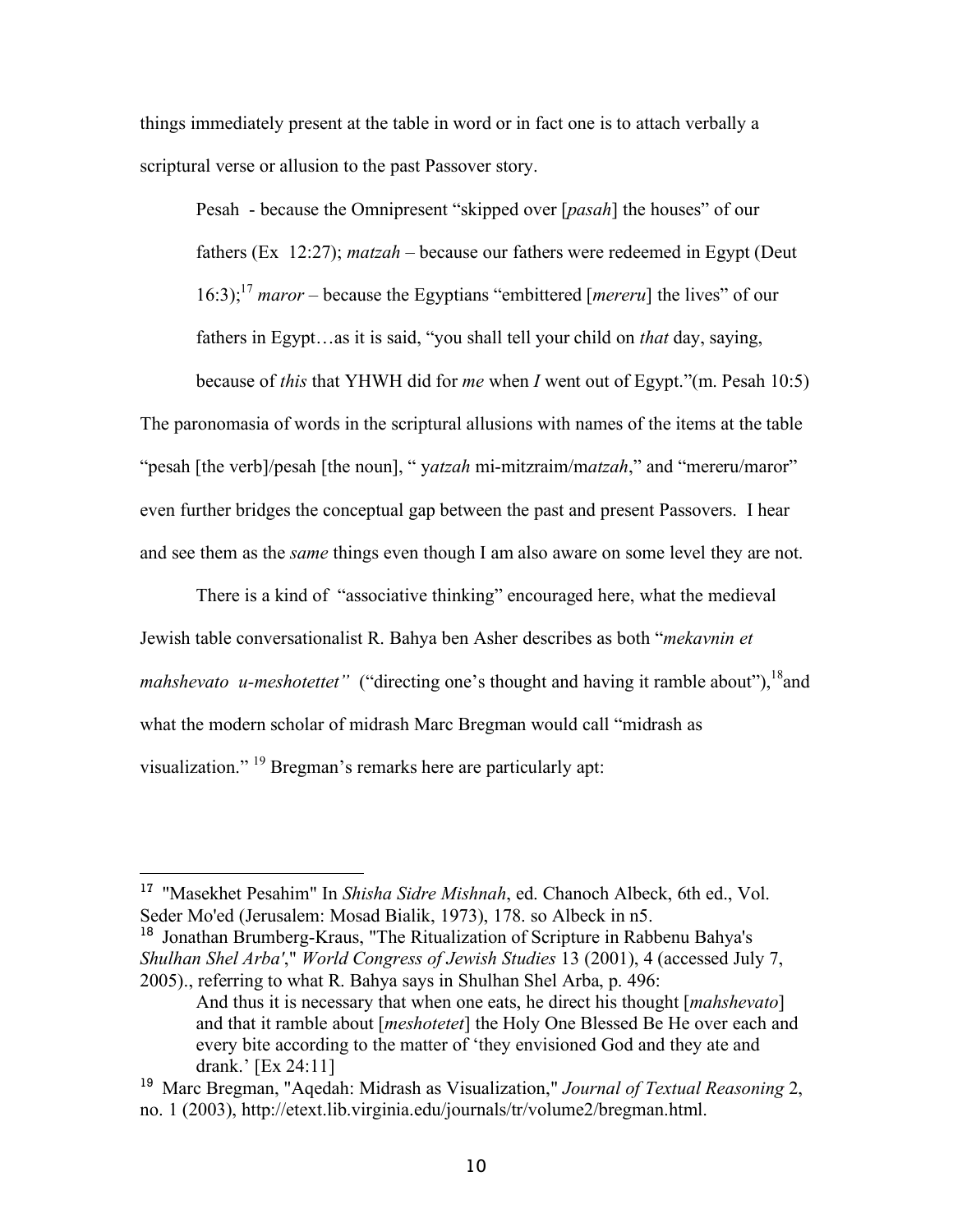[T]he process of midrashic visualization may be pictured as a kind of doublemove, from the scriptural sub-text to the mental image and from that image to the resultant midrashic text. Perhaps for this reason, the relatively ephemeral stage of mental imaging, which connects two more concrete textual expressions, has hitherto received relatively little scholarly attention. The problematic relation of the visual to the verbal might profitably be compared to what Freud described as the primary and secondary processes of the human psyche (what Jung referred to as the distinction between fantasy and directed thinking). The former, which is particularly characteristic of the original content of dreams, is more immediately visual, condensed and symbolic[,] while the latter is more logical, narrative and cognitive. Such directed thinking is employed in the secondary stage of

translating the dream images into thoughts that can be expressed verbally.<sup>20</sup> While Bregman refers here to midrash taught in the rabbinic Bet Midrash, or to the literary texts in which those midrashim are preserved, what he says applies to midrash over the table as well, and even more so. The scriptural passages spoken at the table not only themselves evoke visual images as Bregman suggests, but also the verbal cues, the demonstratives we have just discussed, tell us to look at what and who is at the table. We have an even larger set of mental images at play, those prompted by the scriptural passages, those prompted by the *sight* of the food, drink, and company, at the table, and those prompted through the *other senses*– the tastes, smells, sounds, the physical feelings of hunger and satisfaction experienced at the table. The single setting of the table provides a dream-like experience of "condensed, symbolic, immediately visual" *and* 

 <sup>20</sup> Ibid..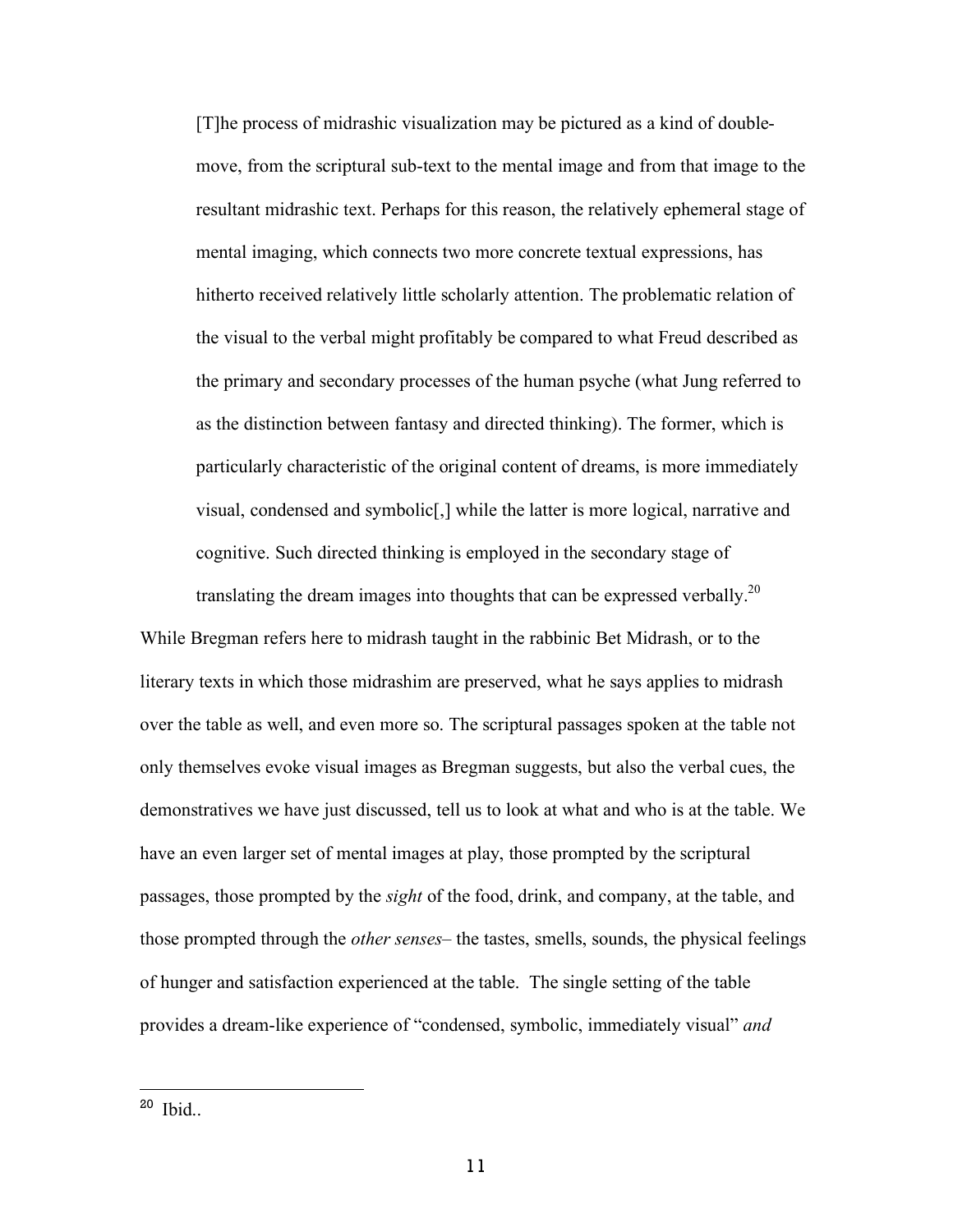taste, olfactory, auditory, palpable "images" as well. Perhaps this is the real implication of the description of revelation at Mt. Sinai in Ex 24:11: *ve-yehezu et ha-elohim veyokhlu vayishtu* ("they *dreamed* God and they ate and drank"). <sup>21</sup> Thus I conclude that this sort of "fixing and rambling of the mind's eye" back and forth between Torah verses said, things done, and things seen at the table, this sort of "associative thinking" is *the* characteristically rabbinic, midrashic way of deploying myth at the dinner table. This kind of performance of midrash at the table is the distinctively *mythic* "mode of paying attention" (to borrow J. Z. Smith's term) in early rabbinic table rituals.

 <sup>21</sup> See Jonathan Brumberg-Kraus, "'Real Eating:' A Medieval Spanish Jewish View of Gastronomic Authenticity" In *Authenticity in the Kitchen : Proceedings of the Oxford Symposium on Food and Cookery*, ed. Richard Hosking (Totnes: Prospect books, 2006), 119-131., where I discuss R. Bahya's midrash on this verse. He basically equates "words of Torah over the table" with a prophetic visionary experience of God (the *hazon* ["vision"] implied in the verb *ve-yehezu*) that is so palpable you could "eat it and drink" it," an example of *akhilah vada'it* ("*real* eating").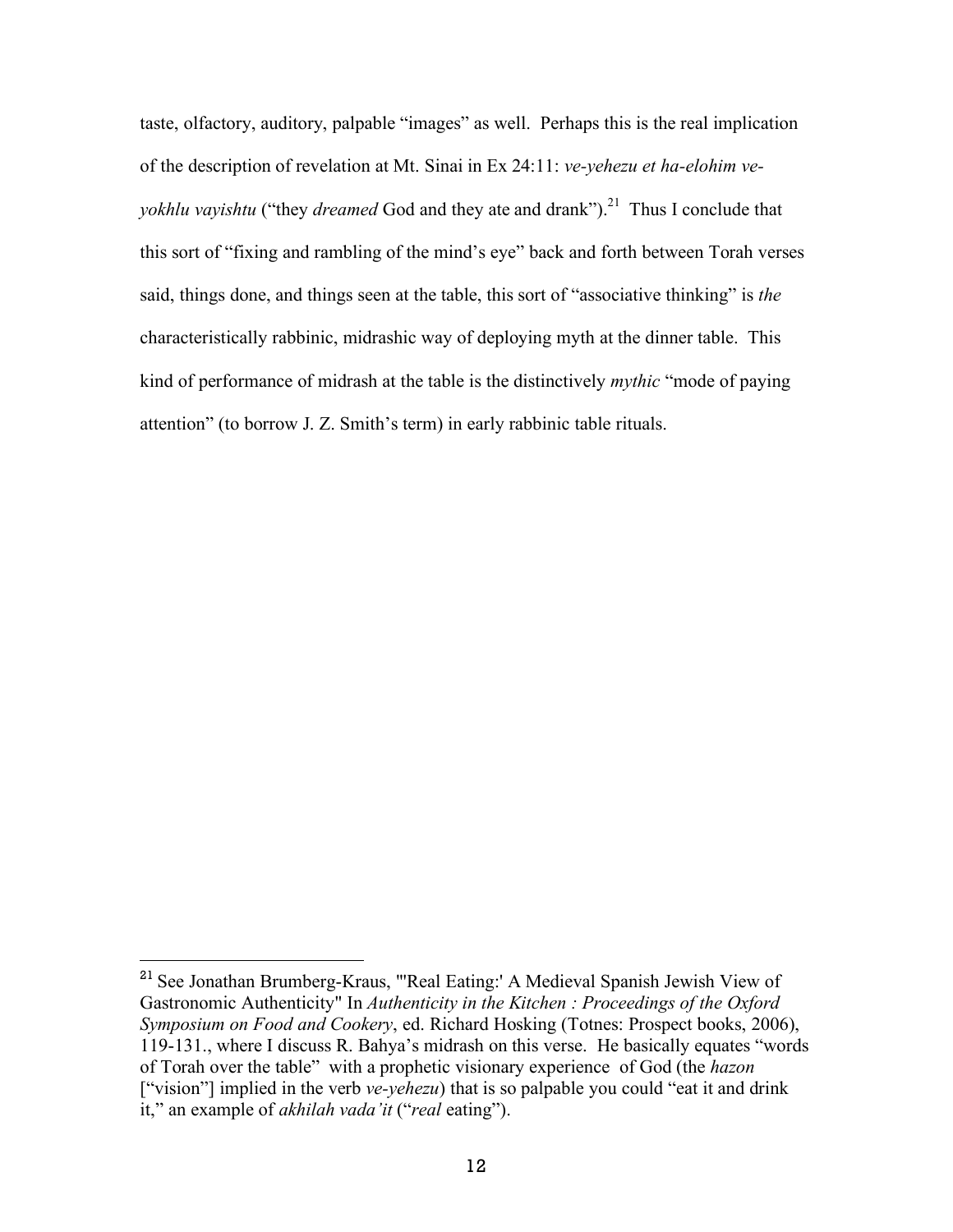## Bibliography

- "Masekhet Pesahim." In *Shisha Sidre Mishnah*, edited by Chanoch Albeck. 6th ed. Vol. Seder Mo'ed, 129-182. Jerusalem: Mosad Bialik, 1973.
- Bahya ben Asher ben Hlava. "Shulhan Shel Arba'." In *Kitve Rabenu Bahya*, edited by Charles Ber Chavel, Jerusalem: Mosad Ha-Rav Kuk,1969, 453-514.
- Bokser, Baruch M. *The Origins of the Seder : The Passover Rite and Early Rabbinic Judaism*. Berkeley : University of California Press, 1984.
- Bregman, Marc. "Aqedah: Midrash as Visualization." *Journal of Textual Reasoning* 2, no. 1 (2003): 4/9/06, http://etext.lib.virginia.edu/journals/tr/volume2/bregman.html.
- Brumberg-Kraus, Jonathan. "'Real Eating:' A Medieval Spanish Jewish View of Gastronomic Authenticity." In *Authenticity in the Kitchen : Proceedings of the Oxford Symposium on Food and Cookery*, edited by Richard Hosking, 119-131. Totnes: Prospect Books, 2006.

———. "The Ritualization of Scripture in Rabbenu Bahya's *Shulhan Shel Arba'*." *World Congress of Jewish Studies* 13, (2001): 1-17.

- Cernea, Ruth Fredman. *The Passover Seder: Afikoman in Exile / Ruth Gruber Fredman*. Philadelphia : University of Pennsylvania Press, 1981.
- Fischel, Henry A. *Rabbinic Literature and Greco-Roman Philosophy. A Study of Epicurea and Rhetorica in Early Midrashic Writings.* Leiden,: Brill, 1973.
- Harland, Philip A., ed. "Meals in the Greco-Roman World: A Seminar of the Society of Biblical Literature." http://www.philipharland.com/meals/GrecoRomanMealsSeminar.htm
- Heinemann, Joseph. *Ha-Tefilah Bi-Tekufat Ha-Tana'Im Veha-Amora'Im*. Publications of the Perry Foundation for Biblical Research in the Hebrew University of Jerusalem. [Prayer in the period of the Tanna'im and the Amora'im : its nature and its patterns]. Jerusalem: Magnes Press, Hebrew University, 1978.
- Klinghardt, Matthias. *Gemeinschaftsmahl nnd Mahlgemeinschaf:Soziologie und Liturgie fruhchristlicher Mahlfeiern*
- Livingston, James C. *Anatomy of the Sacred: An Introduction to Religion*. 3rd ed. Upper Saddle River, NJ: Prentice Hall, 1998.
- Savage, Nigel and Anna Stevenson. *Food for Thought: Hazon's Curriculum on Jews, Food, and Contemporary Life*. New York, NY: Hazon, 2007.